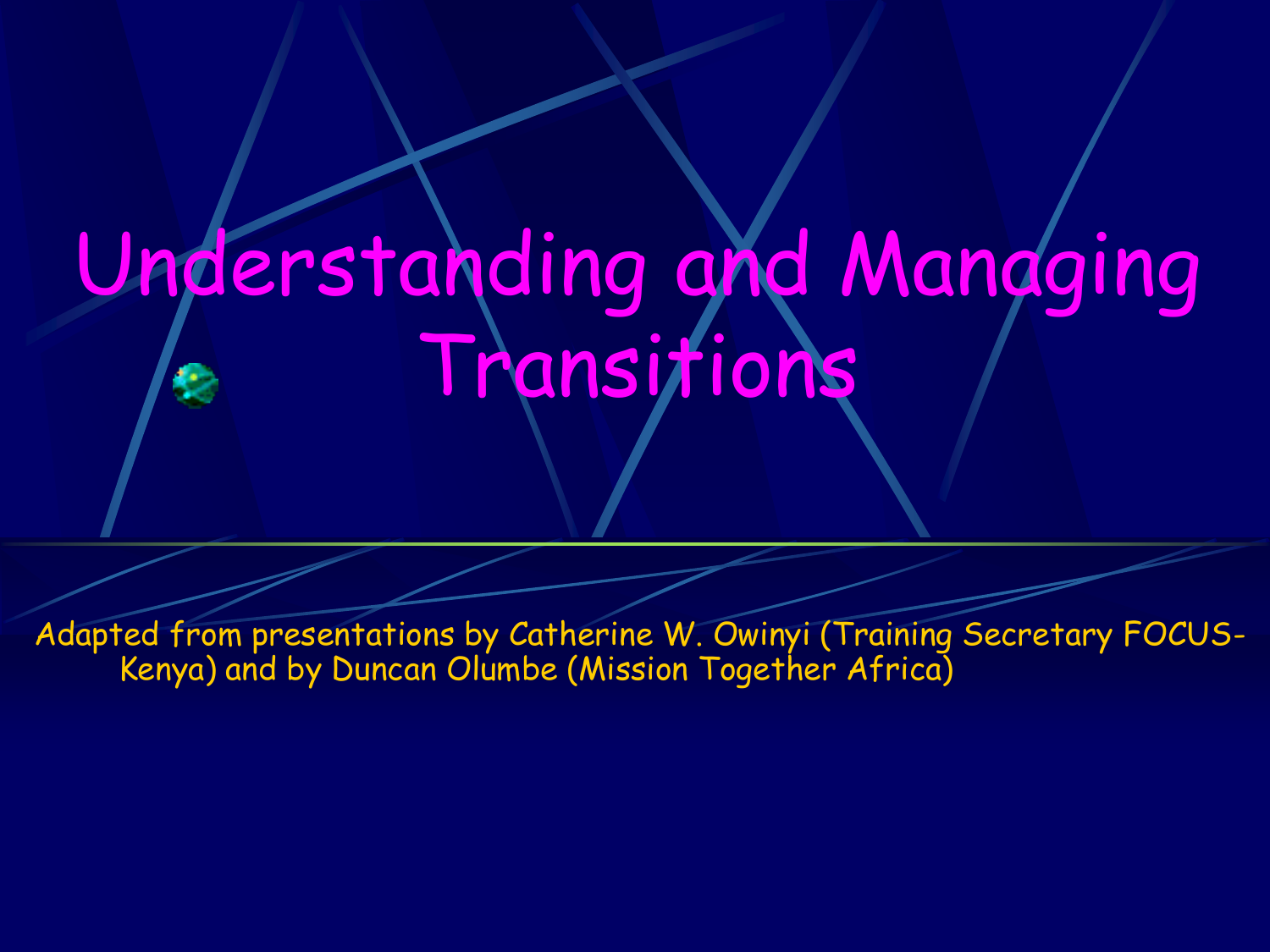## Introduction

**Exercise** What are your two highlights and challenges where you are right now? What one thing do you look forward to?

"The process or a period of changing from one state or condition to another"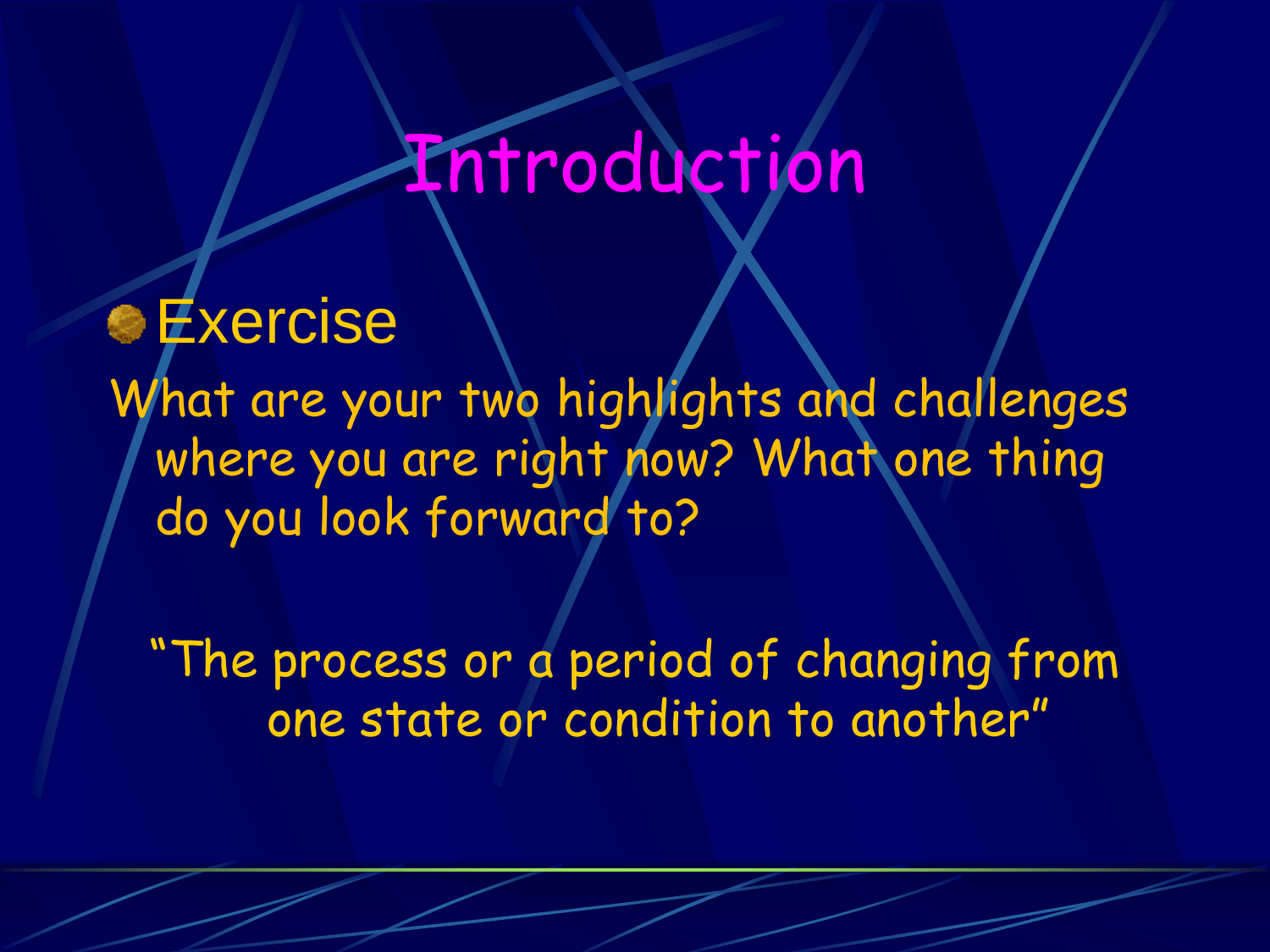Someone said, if you refuse to change, change will change you. When change comes you have to respond to it accordingly.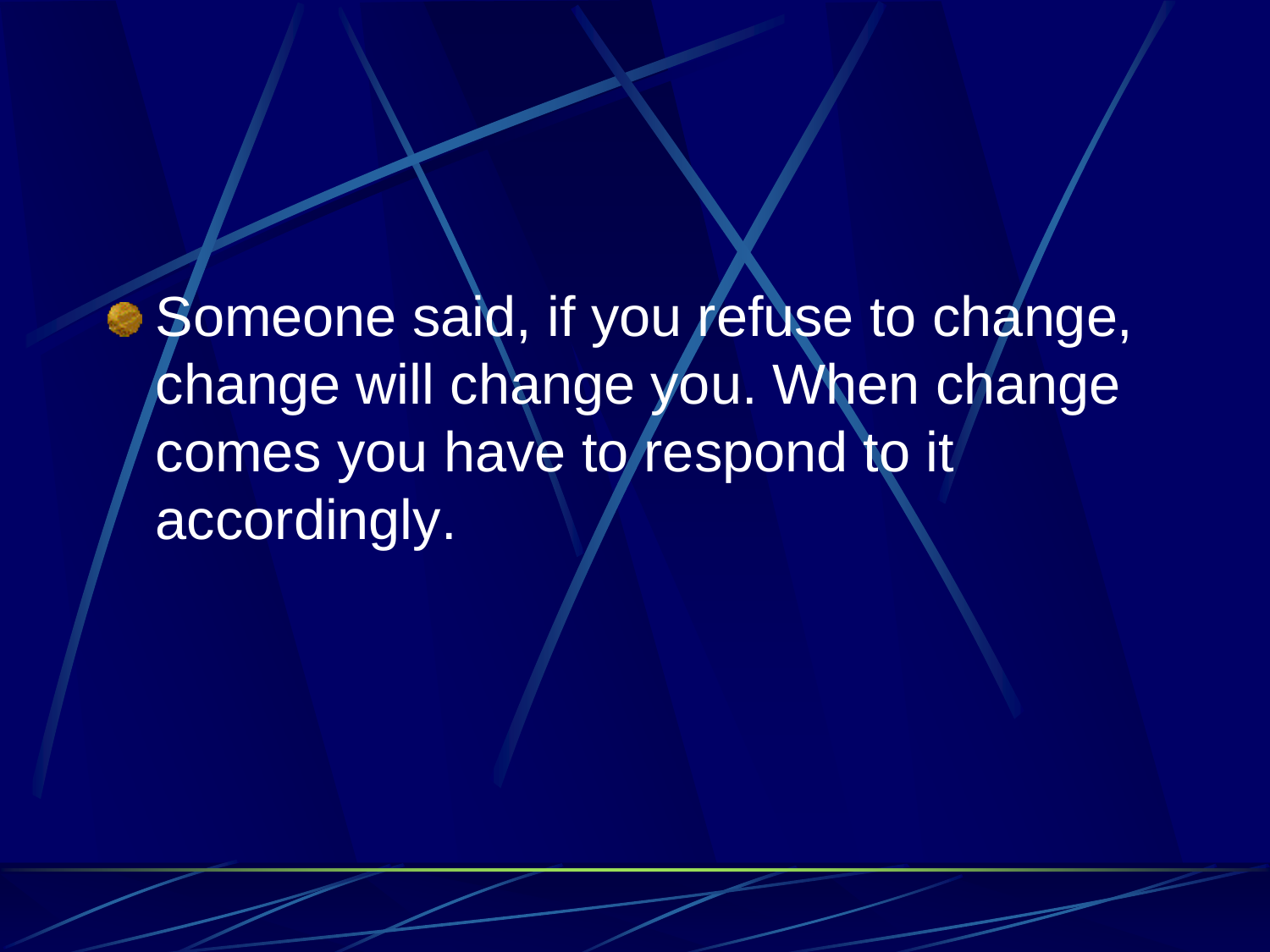## Transitions

#### Individual transitions

- Changing from being a student to an apprentice
- Changing from being a leader in the CU to being led in a placement
- Changing from the frontal position to working from behind the scenes
- Changing from a programmed environment to where you have to plan for yourself
- Changes from being single to having a fiancé or from having one to having none, etc

#### **• Transitions in iSA Generally**

- Staff getting used to the new apprentices**.**
- The placement getting used to the new apprentice**.**
- **Apprentice getting used to the new environment, staffs,** different programs, etc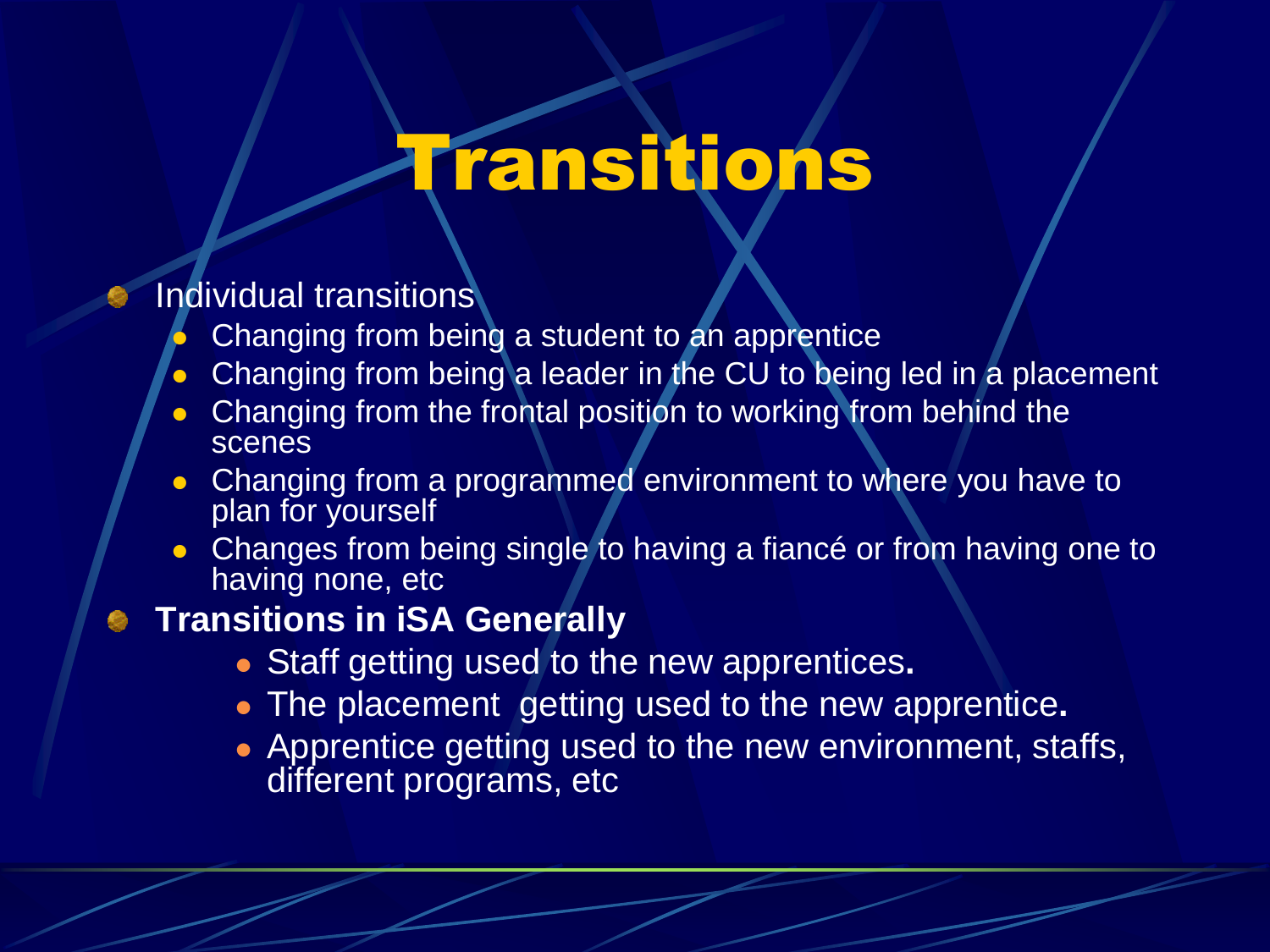## **Facts about transition**

It is inherently part of our daily life It has costs that accompany it Can be easy or complicated Could be short or Long Term Can be managed or mismanaged have something to teach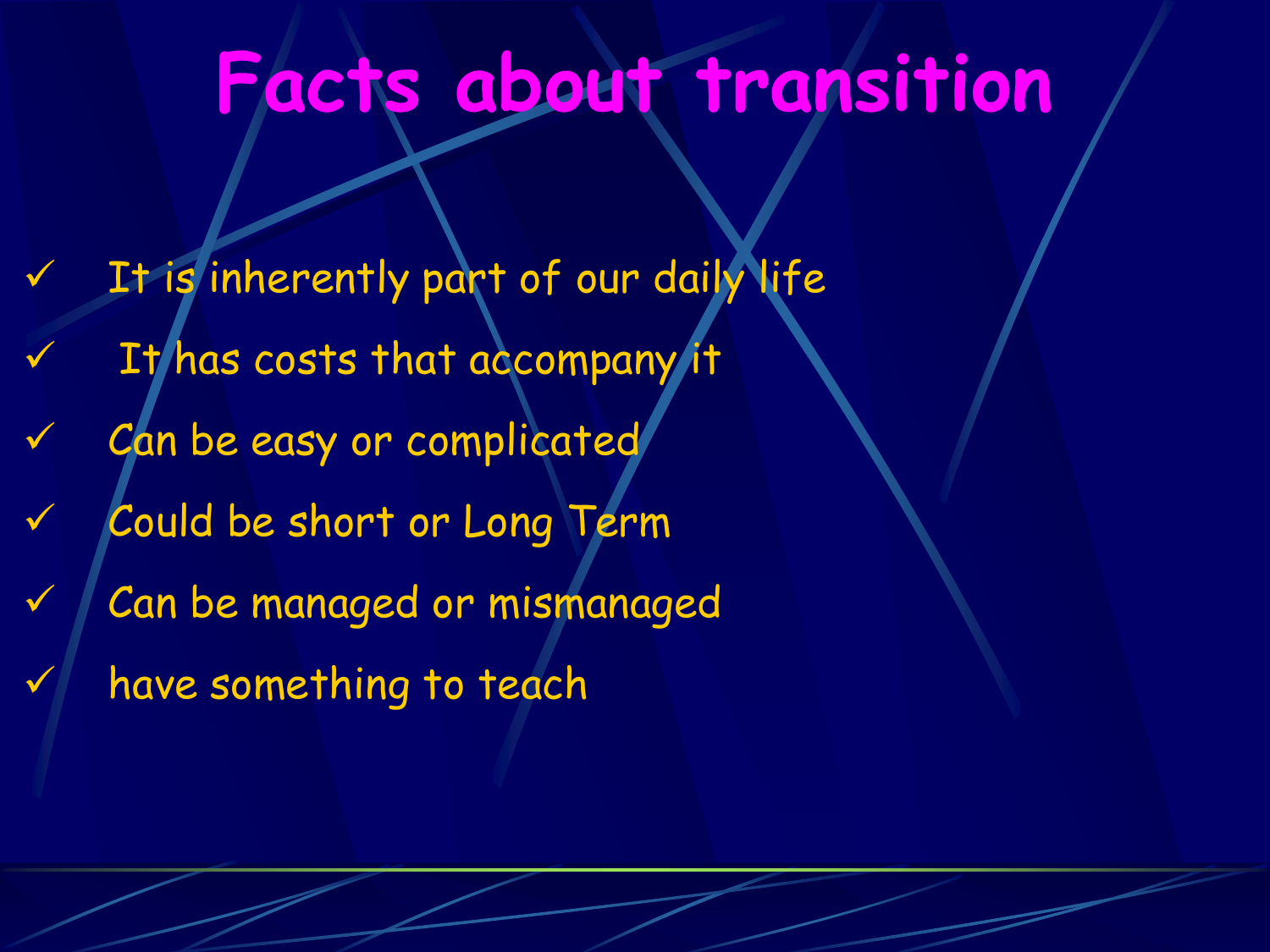## **Century work**

 $\bullet$  Decrease in permanent & pensionable Increase in short term contracts, subcontracting and 'projects' tied to funding Most workers will shift company around every 5 years and may shift career path 3 times in their lifetime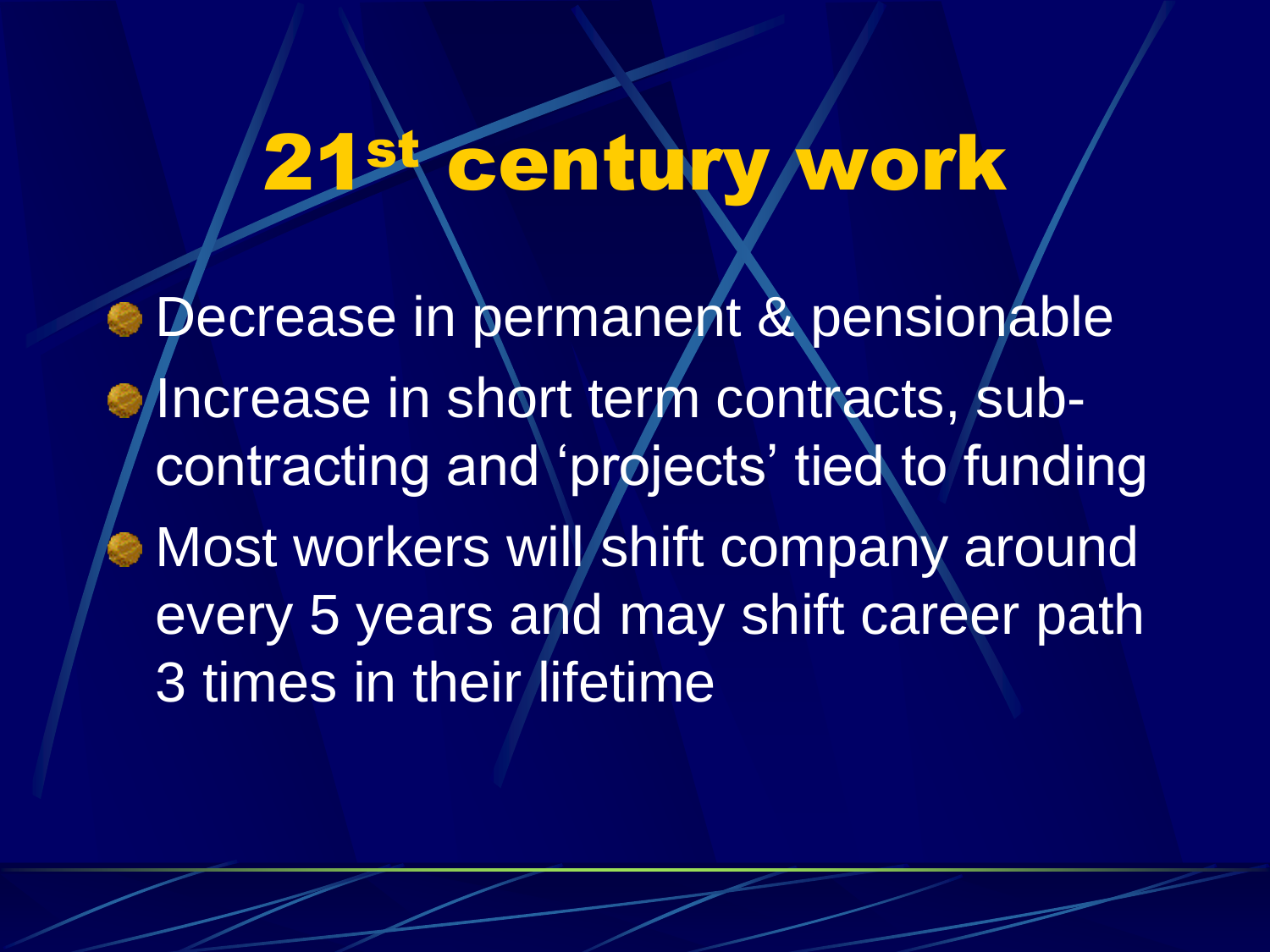## **Biblical examples**

- Moses from leading the sheep of his father in law to taking care of the Sheep of his Heavenly Father
- Entering the Promised Land (Deut. 30:11-20)
- The handing over by Samuel (1 Sam. 12)
- Elijah- Elisha 2 Kings 2
	- Peter changing from fishing from the lake to becoming a fisher of men
- Disciples from being with Christ each day to living with the Holy Spirit
- Paul and the Ephesian Leaders (Acts 20)
- Paul and Timothy (2 Timothy)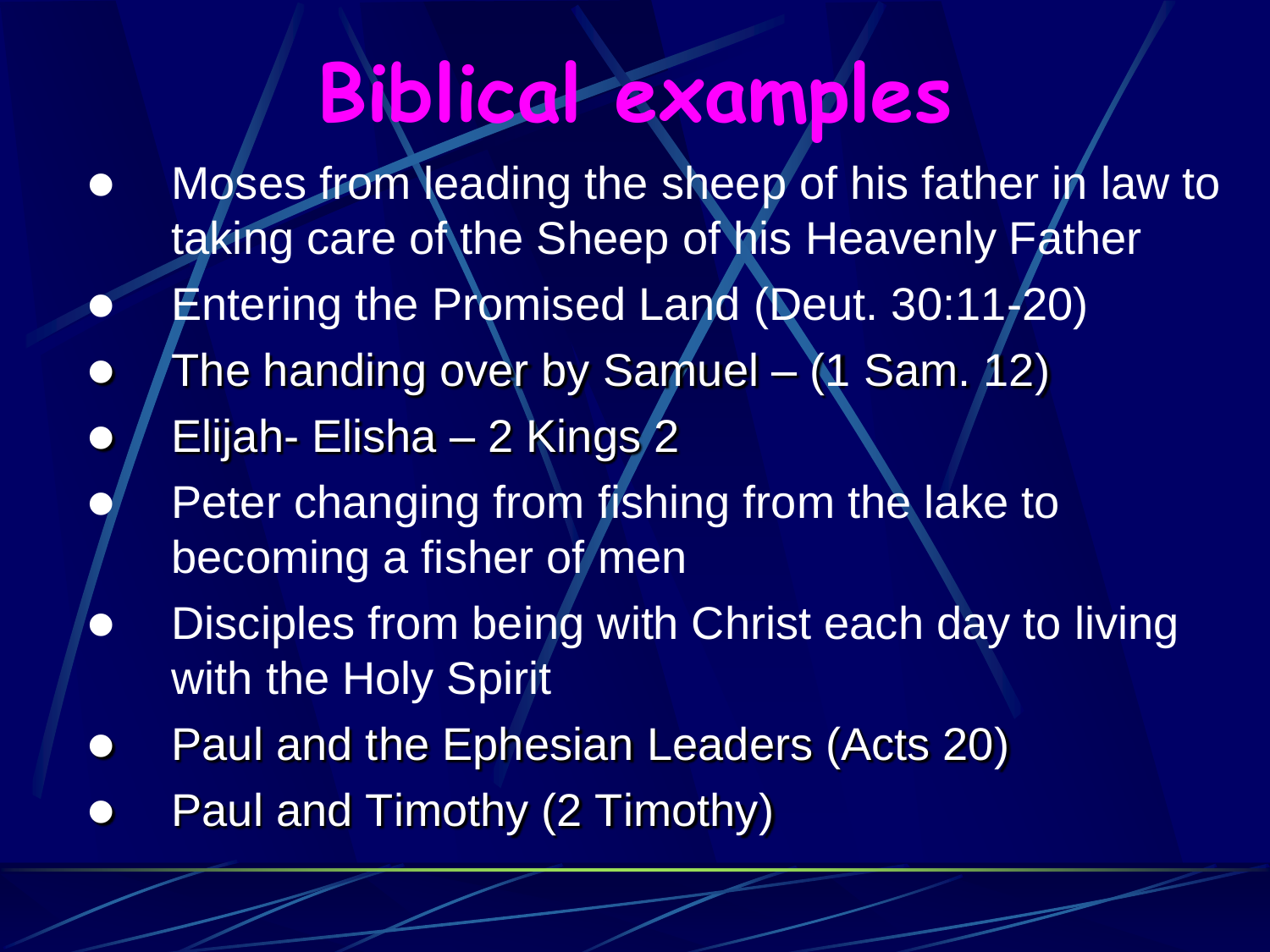# Why individuals resist change

- The individual sources of resistance to change reside in basic human characteristics such as perceptions, personalities and needs.
- As much as change comes with good things, it meets a lot of resistance from individuals. Some of the reasons include;
	- **Habits**
	- Security
	- Economic factors
	- Fear of the unknown
	- Selective information processing
	- **Parochial self interest**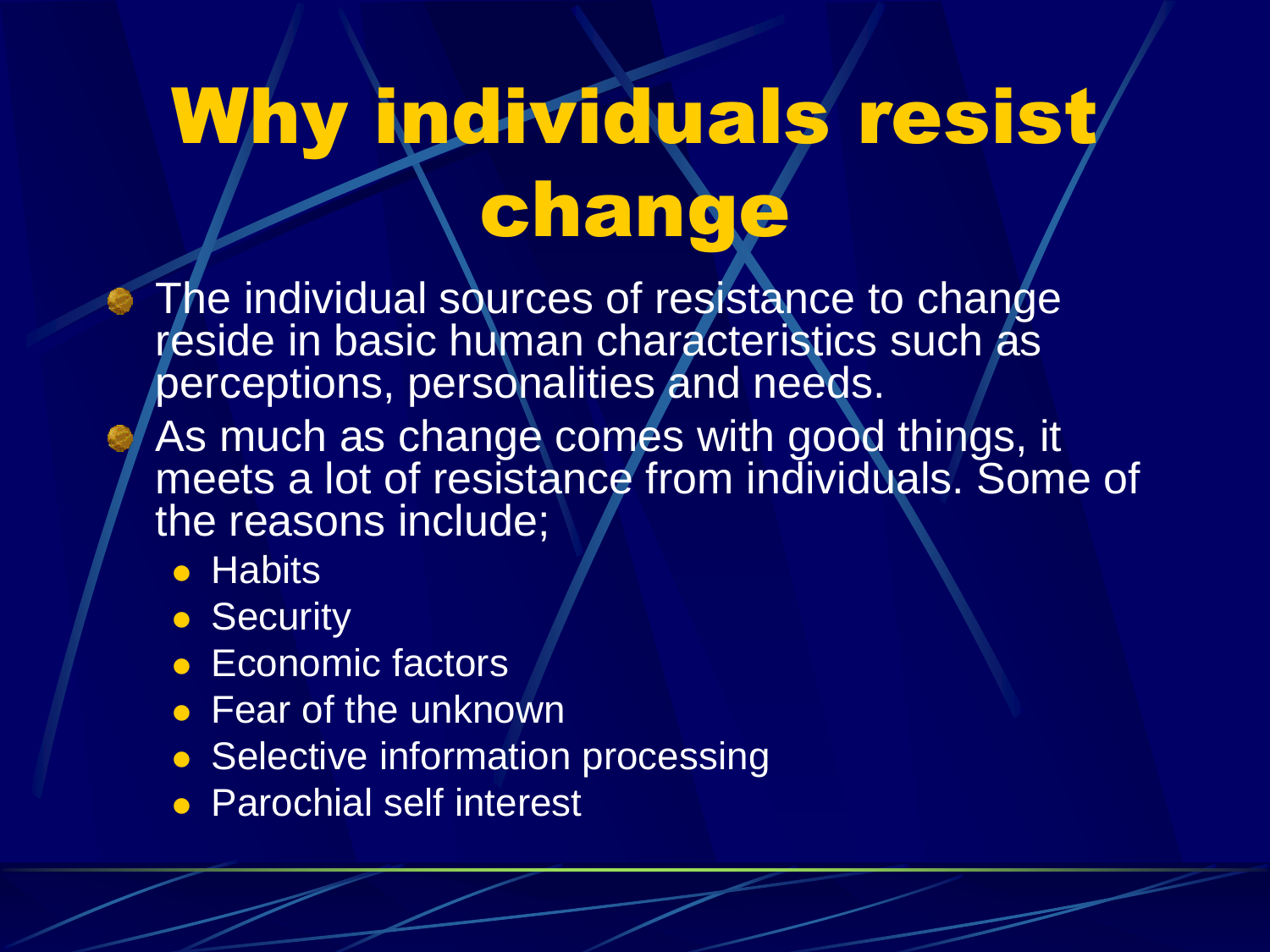# Overcoming the resistance

- Understand the organization's culture and its expectations. In understanding this culture you begin to walk, talk, and live it
- Understand the mission of the organization. You need to understand and internalise the mission statement.
- Understand the ethos and expectations of the organisation.
- **Participate and be involved in what is happening**
- Ask where you don't understand for clarity purposes for clarity purposes
- Be dynamic and flexible in your area of work. It is only you who understands the placement.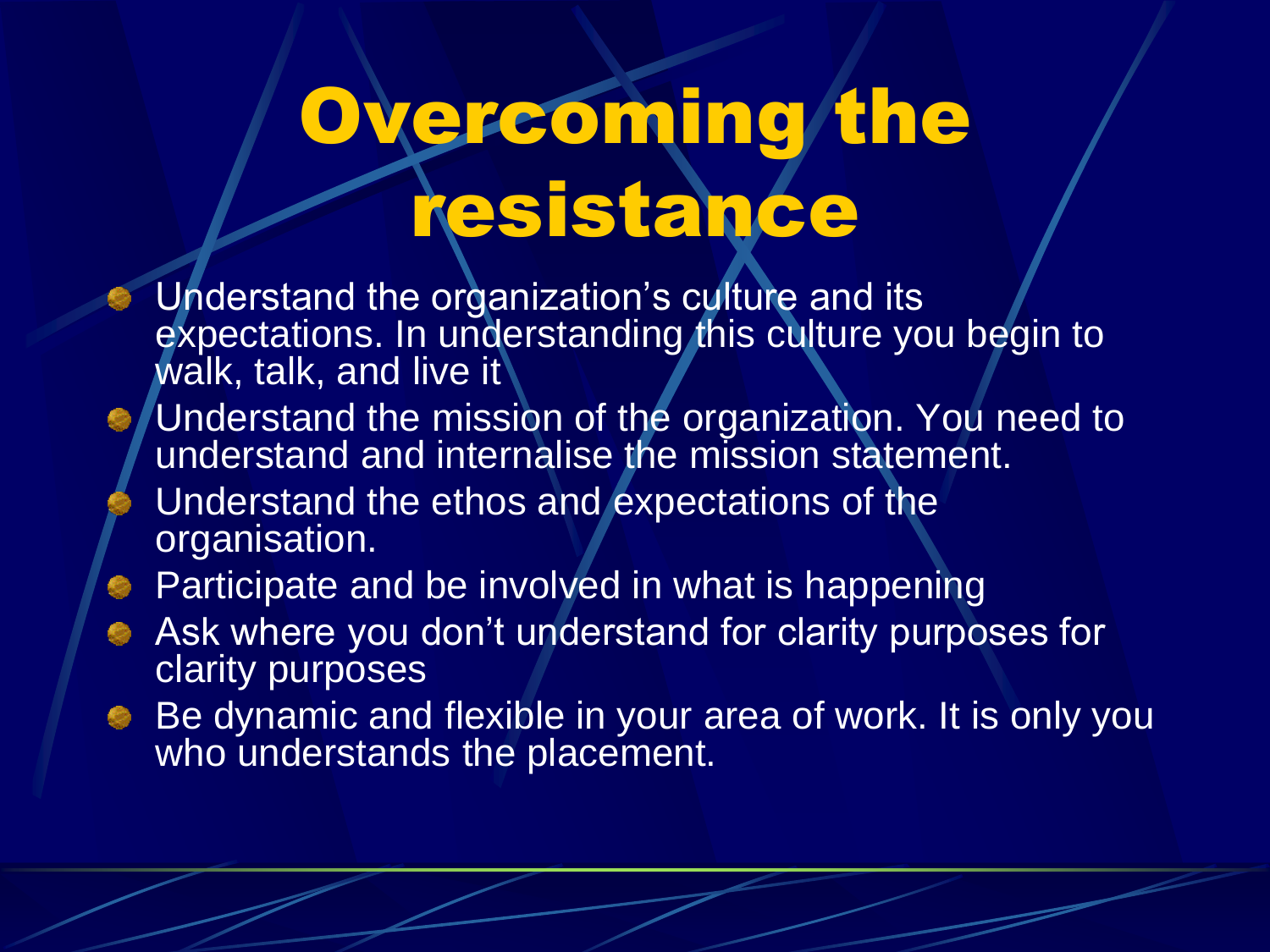## Transition Process/stages

1 Involvement 2 Leaving 3 Transition 4 Entering 5 Re-engagement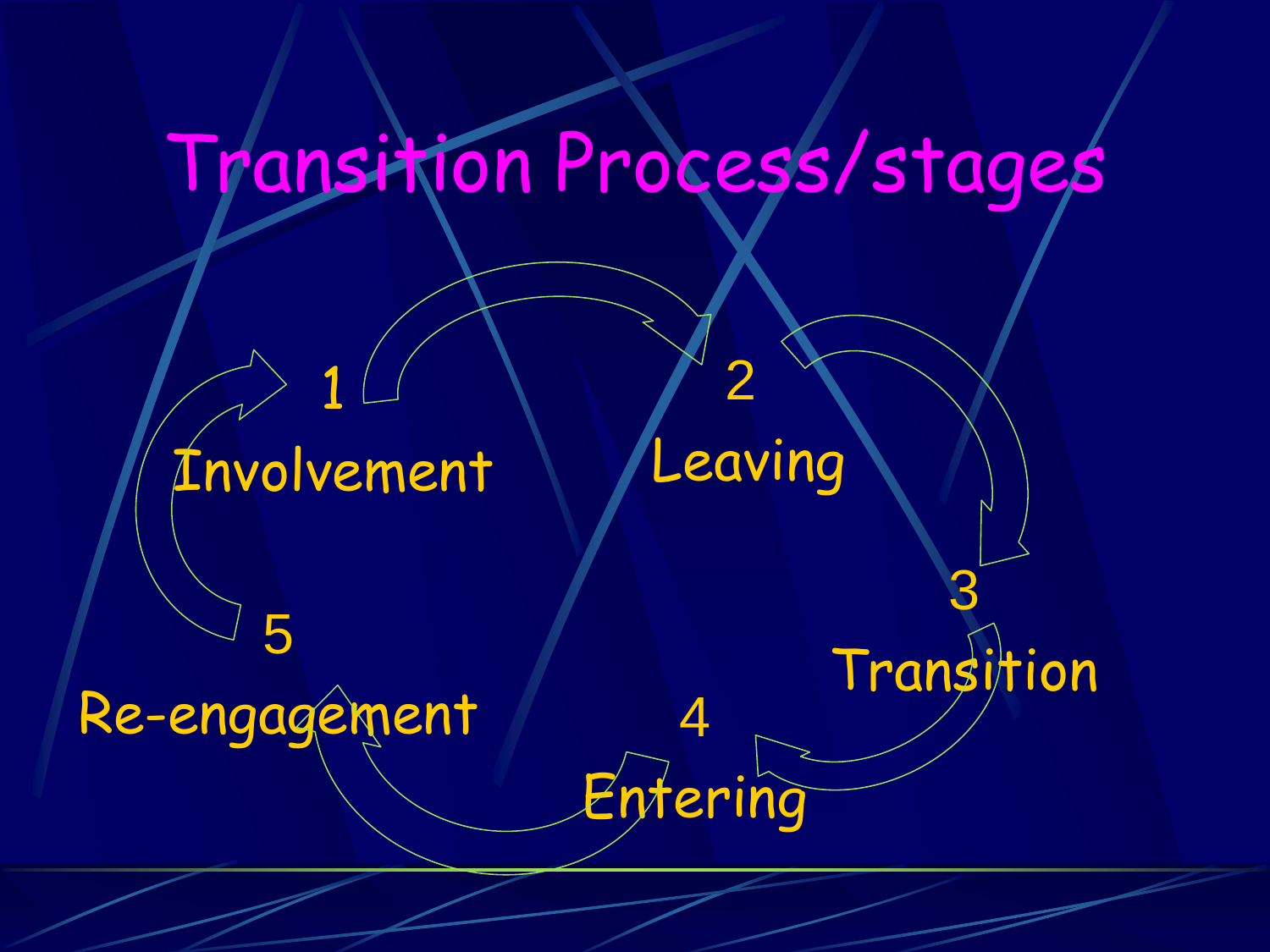### Transition Process/Stages

## **8 1. INVOLVEMENT**

- **Commitment Belonging Responsibility** Achievement
- **Status**
	- Reputation, Position, Defined roles
- **Intimacy**
	- Knowing/known, Part of "in" group, Sub-culture Rich friendships, relationships
- **Psychological** Secure, safe, confident Present focused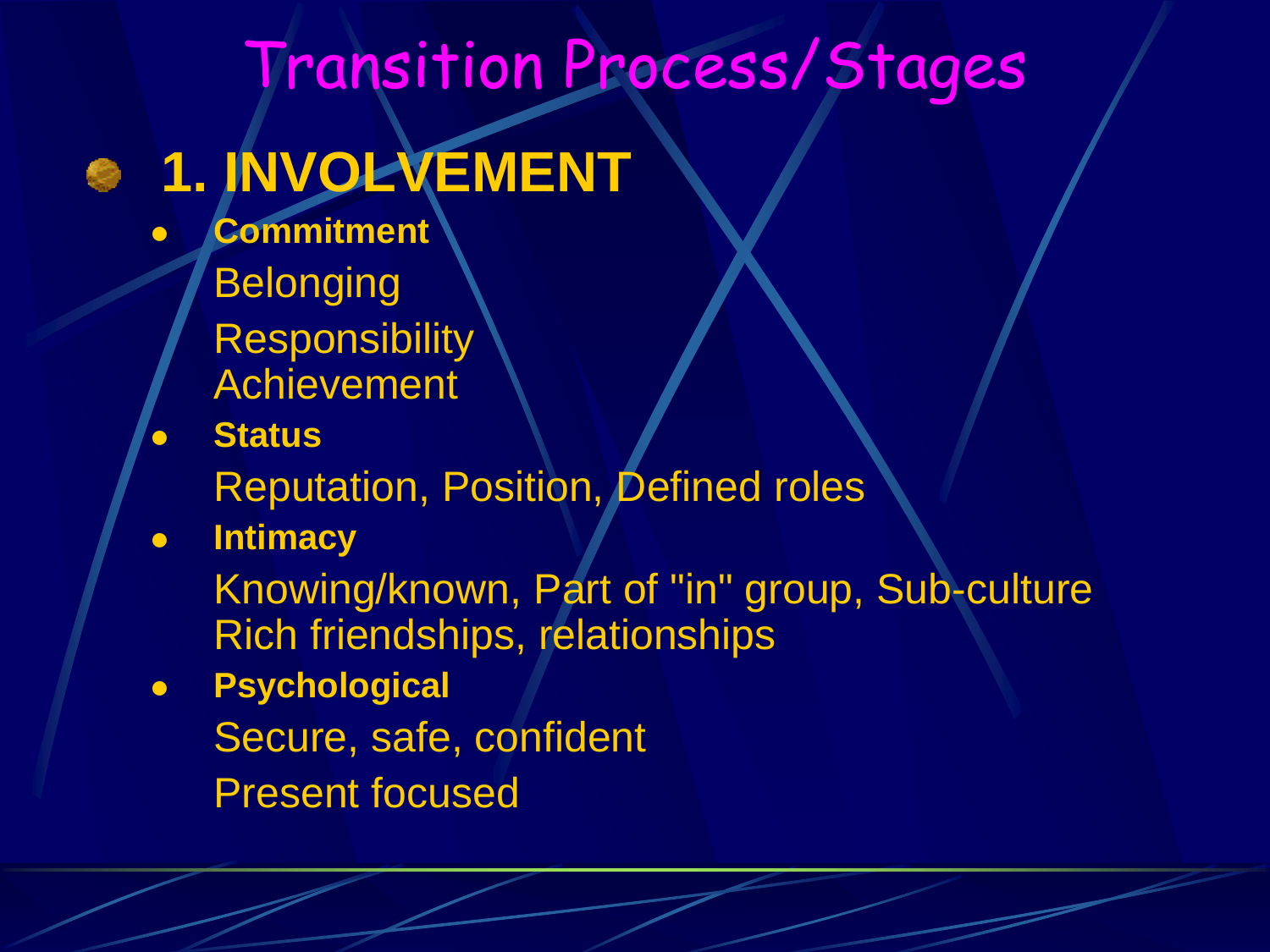### University life

- A student with students (similar background) mono group
- Well known collection of friends
- Programs are in place and roles defined
	- No question or accounting on utilization of pocket money
	- Being a leader and influencer (power to influence)
- High ambitions and expectations like doing masters immediately
- **Exercise Equipmenance Exercise Set Exercise Set Exercise Set Exercise Set Exercise Set Exercise Set Exercise S**
- Not really very sure what iServe Africa is all about
- Maybe still a bit ambivalent about joining iServe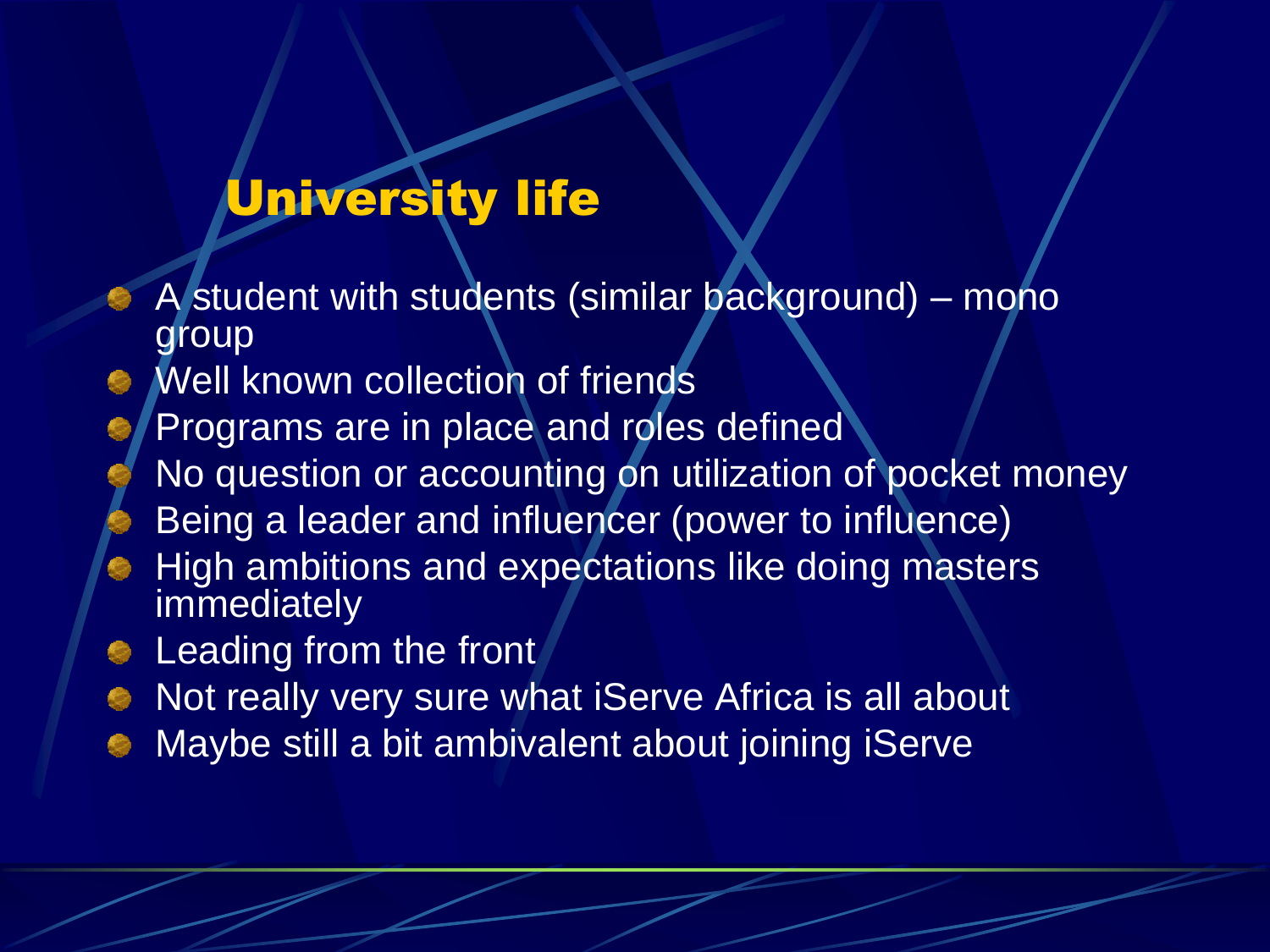### **2. LEAVING**

**Preparation – future focus**

Disengaging, separating, withdrawal Start to become an outsider, more critical Exclusion by those remaining

#### **Closure**

Farewells (key people and places), easily postponed Hand over responsibilities Celebration, recognition, thankfulness Resolve conflict **Psychological – denial & idealized expectations** Feeling rejected, Resentment and Guilt **Nightmares** 

Conflicts more common

Grief at loss, Yo-yo emotions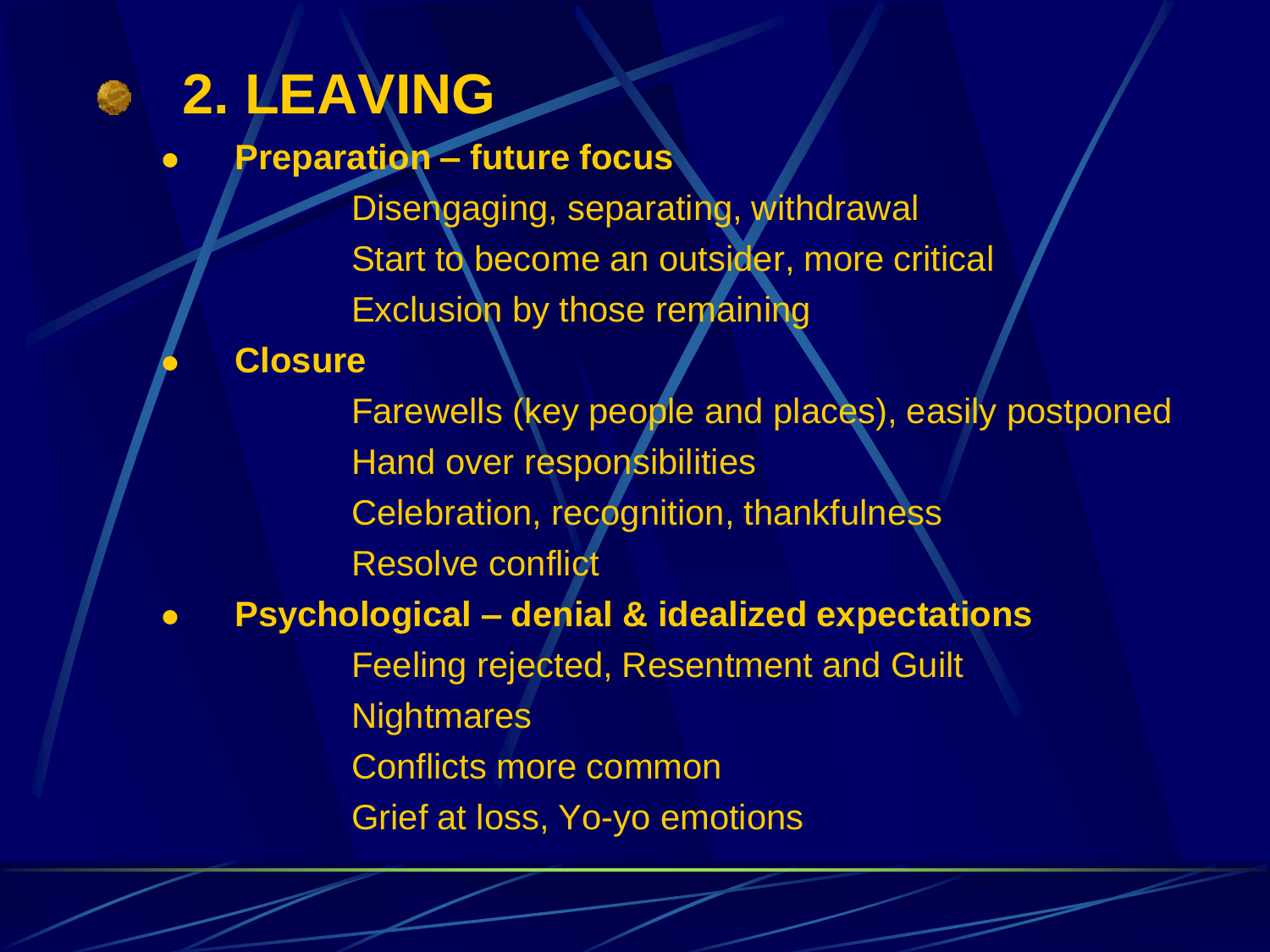### Coping mechanisms

- Do goodbyes well
- **Take special objects from home a few photos of** family, school; cards/letters from friends; diaries; jewelry; clothing; familiar food; music Find out all you can about destination **Communistic expectations**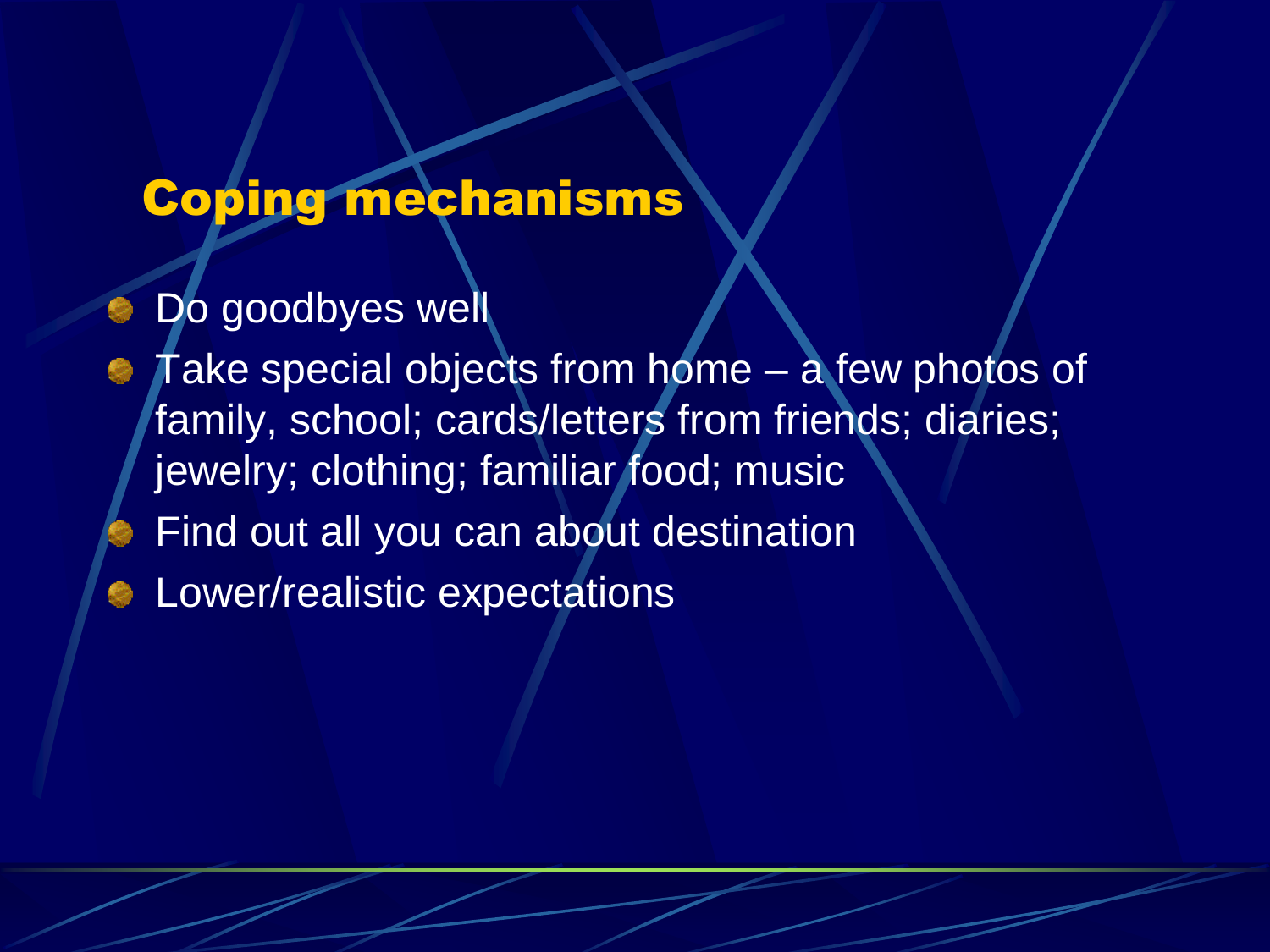### **3. TRANSITION Clueless** Communication, culture, how to greet people, eat **Structureless**

**Chaos** 

- **Statuslessness, no name** Distancing, isolated, must initiate Misunderstood by others
- **Anxiety & Grief & Future focus** Fearful, Emotional instability, Nightmares Disappointed expectations Honeymoon (tourist) → Anger/reject → Level out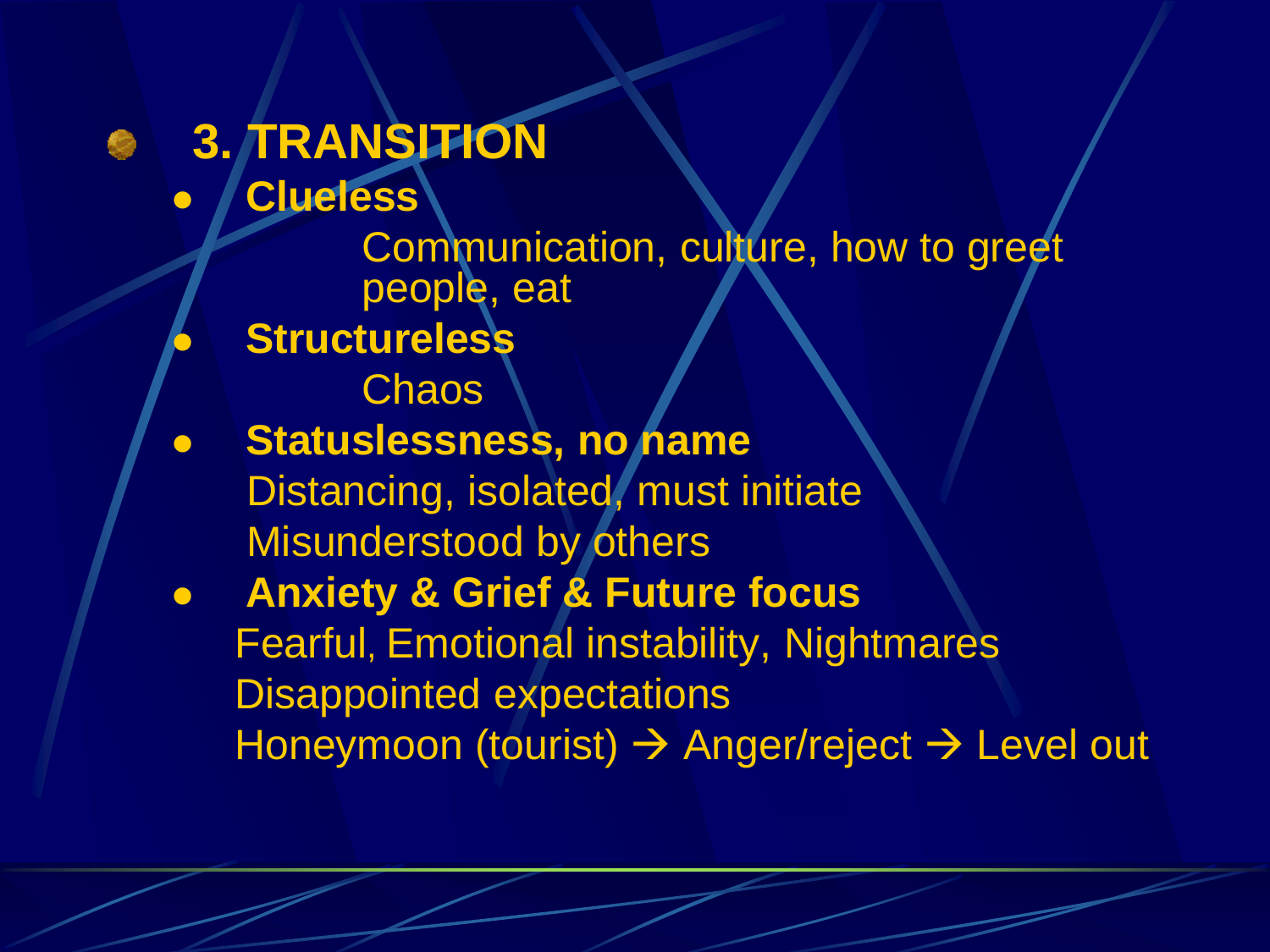#### **Don't give up just hold on**

- People may discourage you, you may get stuck in the mud, but just hold on to grace, for He who called you is able to keep you from falling.
- "for mourning may endure for a night but joy comes in the morning"
	- Be productive even if things seem strange
- Ok to grieve but don't make that the focus of your conversations with everyone
- **Catch yourself getting depressed and speak to** yourself (Psalm 42-43)
- **Keep going with devotions even when dark and down**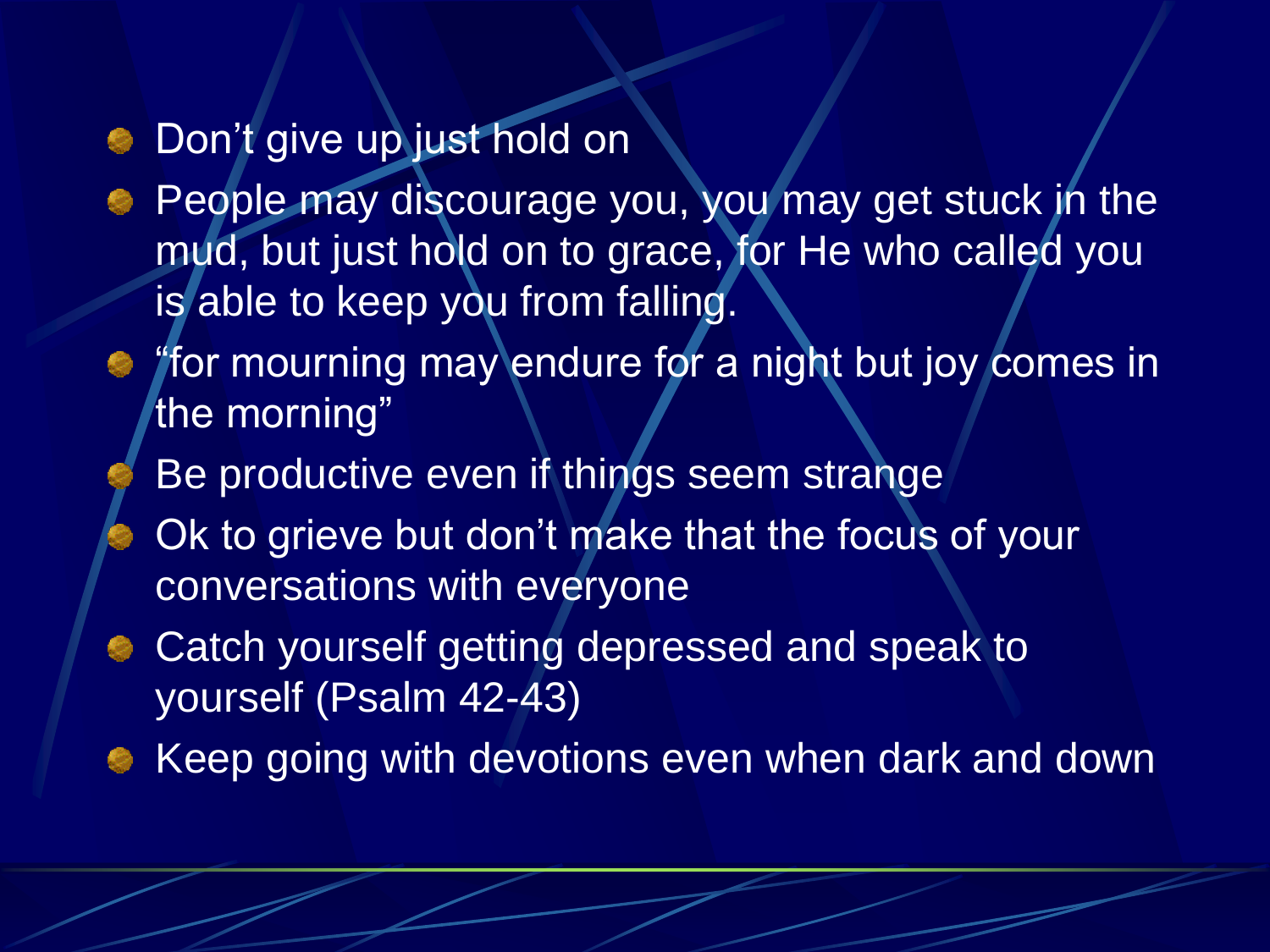### **4. ENTERING**

- **Status marginal**
	- Superficiality of acceptance Risk taking, Errors in response, Misinterpretation of signals  $\rightarrow$  romance or conflict
	- Want to take over things but need to hold back
- **Introduction** Search for mentor to help with cultural cues
- **Psychology – Vulnerability**
	- Loss and change
	- **Excitement**
	- Sleep/eating problems
	- Often depression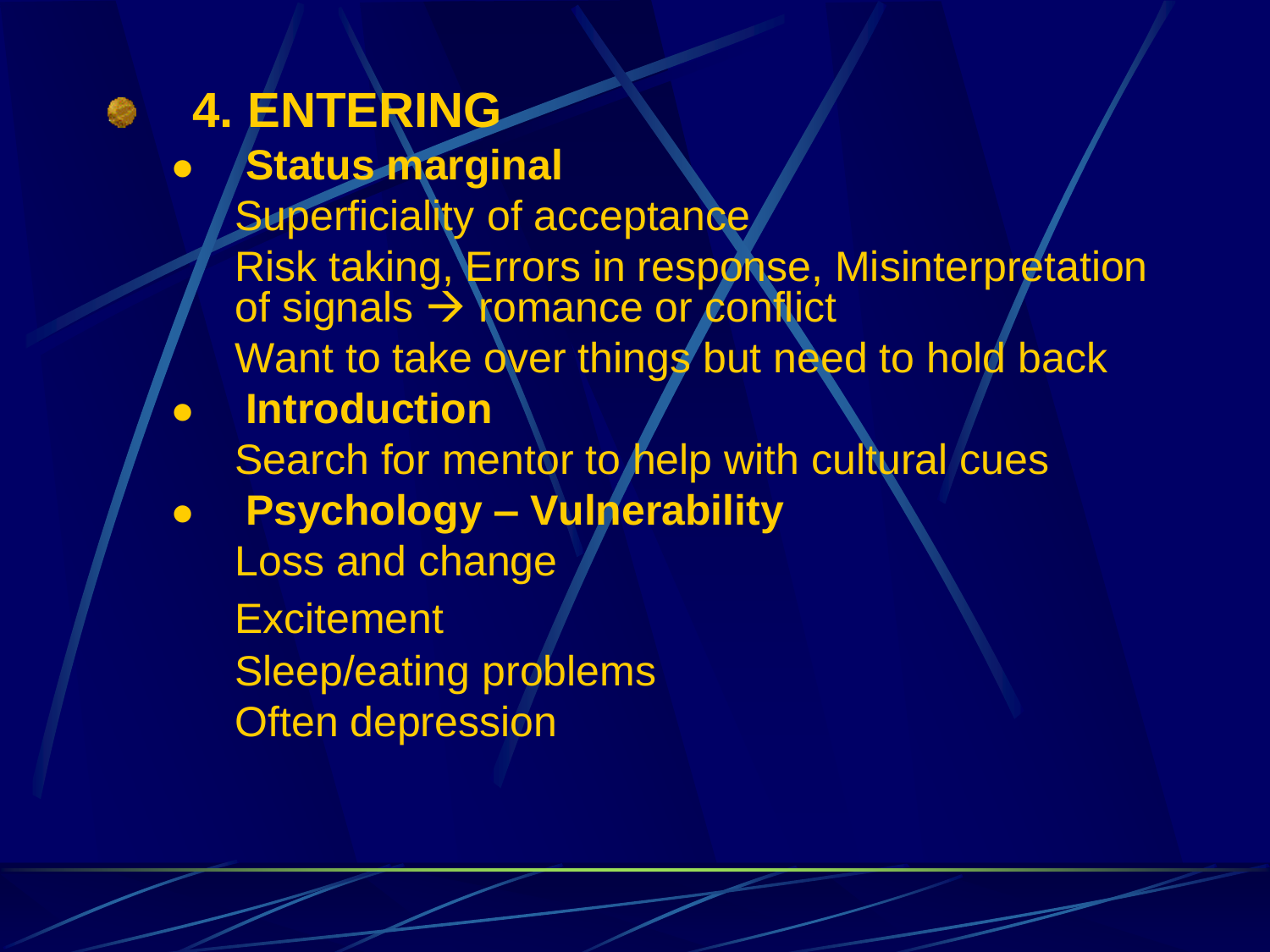- Gauge when to take initiative and risks invite yourself along to things
- **Putting things together**
- Beginning to understand what some things are for and how to be involved. It is an entering stage
- Give yourself time learning to walk takes time and persistence and falls
- Don't give in to self-pity / wallow move on through entering to involvement
- Get help with serious problems (not sleeping/eating)
- Once a quarter get together with countrymen
- Journal your feelings and God's work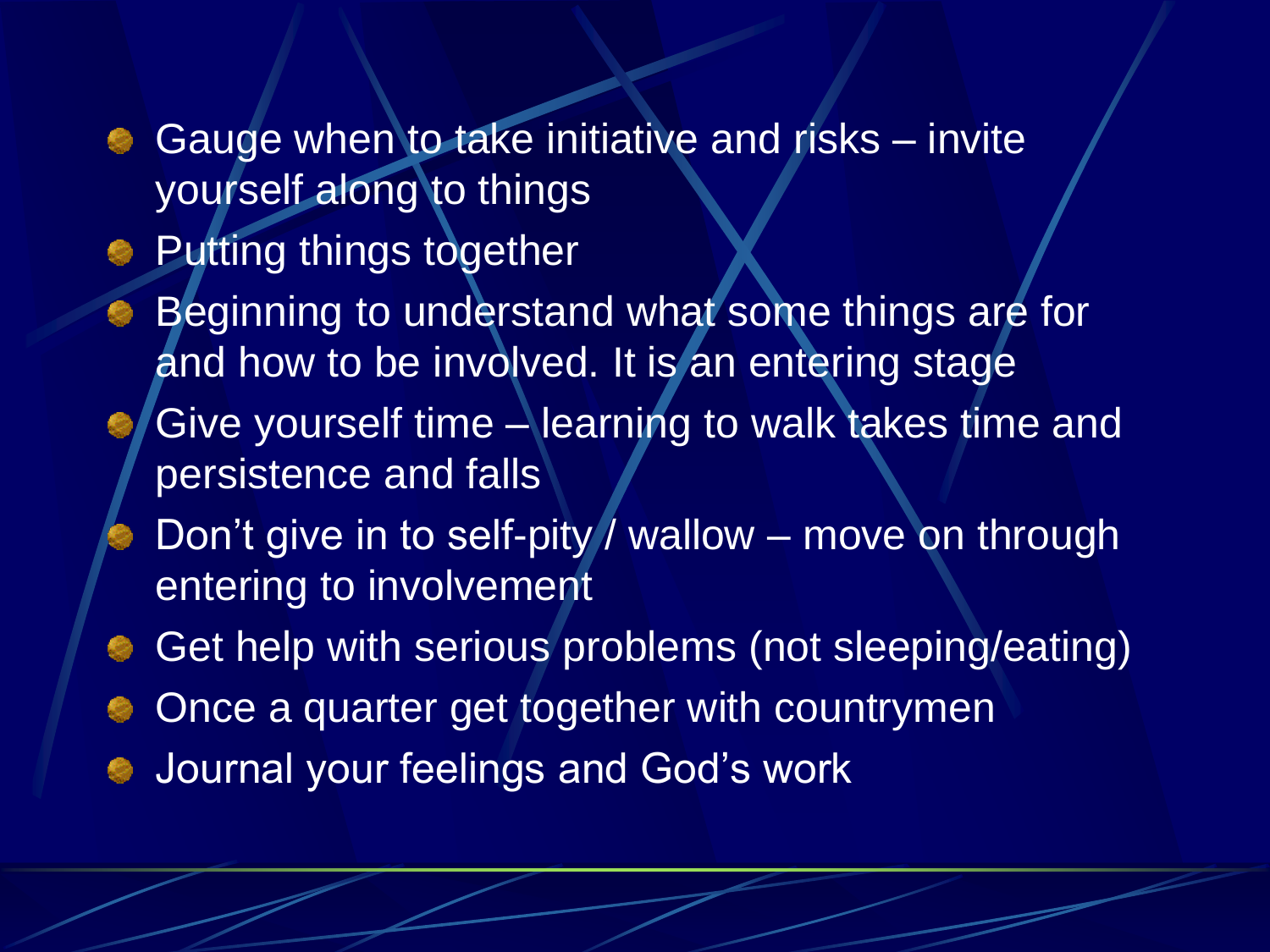#### **5. INVOLVEMENT Commitment Belonging** Involvement, responsibilities **Status** Known, Title

Accepted (though still an alien)

**Intimacy**

Concern for others Building relationships

Will still be surprises Safe & Secure

*(Adapted from Dr. D. Pollock & Jan Stafford)*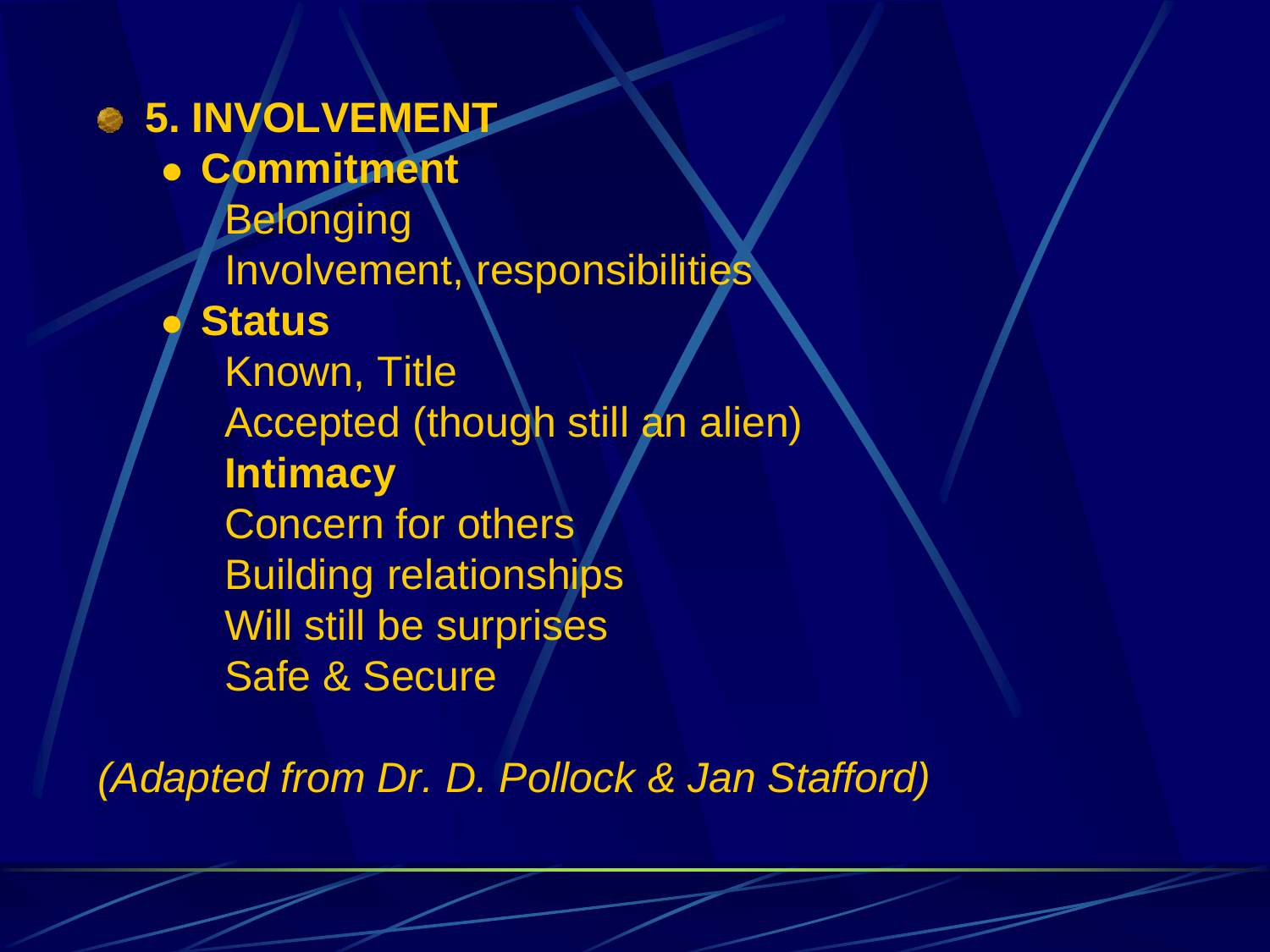- Things are beginning to fit together and cohere and make sense (though you're still making plenty of mistakes)
- It is a period of total involvement and participation This is an involvement stage where the individual grows in the work.
- It is a moment for tears of both joy and disappointments, sometimes you pray and nothing seems to be working and God seems far away.
- A thorough molding stage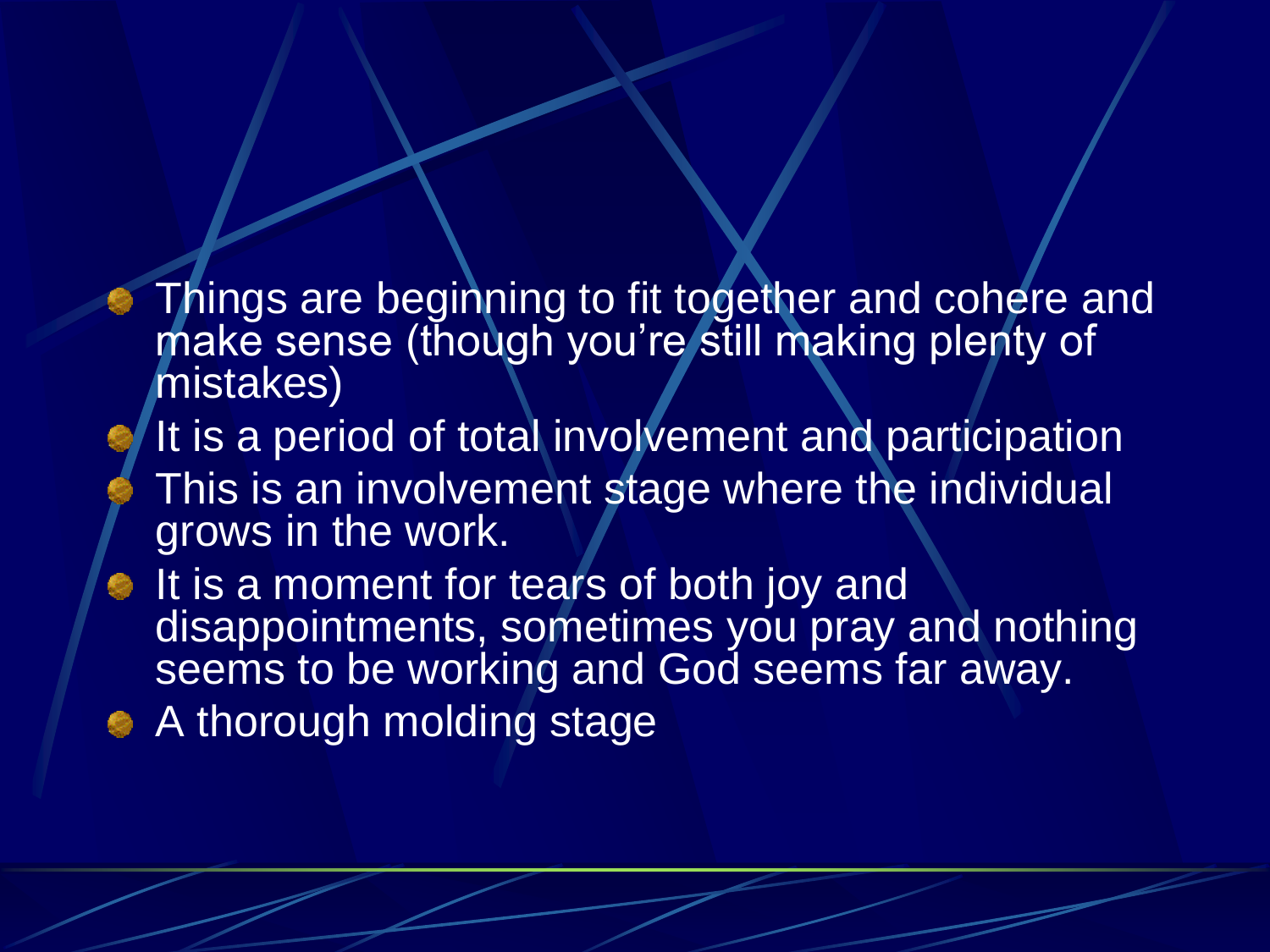## **Managing Transitions**

Accept the reality of transition and anticipate loss Analyse the distance between home & destination Remember that God has privileged you by offering you a year to serve Him Share with closest friends Be frank and open with the iServe staff Develop a positive attitude Find support options Know your strengths & weaknesses and personality Press on in knowing Jesus better as your life and joy, your righteousness and High Priest, the author and finisher of your faith